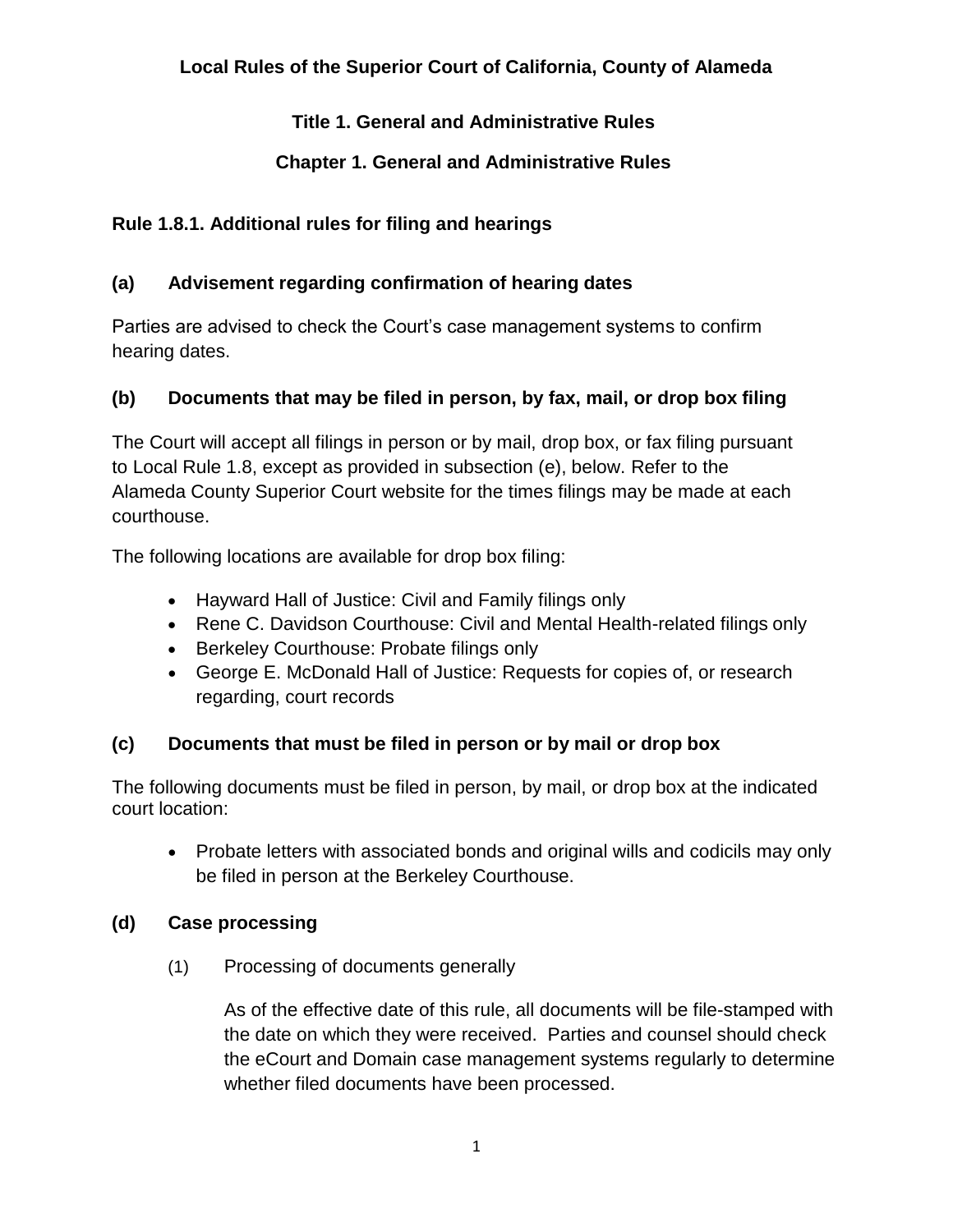#### (2) Processing of unlawful detainers

(A) Complaints

The Court will accept new unlawful detainer complaints for filing only where the complaint alleges that the action is not prohibited by a local ordinance.

Any such complaint must be accompanied by the following:

- (i) A declaration under oath stating specific facts showing the health and safety related necessity or other exception;
- (ii) A proposed order permitting the filing on the basis of such necessity or other exception; and
- (iii) All available contact information for all parties and counsel, including valid email addresses.

All filings will be accepted as stated in subsection (c).

Upon receipt, the Court will review the complaint, declaration, and proposed order on an ex parte basis. The Court may in its discretion hold a hearing or request that defendant respond before issuing a summons on a proposed complaint.

If the Court, in its discretion, finds that the action is not prohibited by a local ordinance, the Court will issue a summons, and plaintiff may then serve a copy of the summons and complaint. The action may not be served or otherwise proceed until the Court issues a summons on a proposed complaint.

Failure to comply with this subdivision may be the basis for an order imposing monetary or other sanctions as provided by law.

#### (B) Requests for entry of default or default judgment

The Court will accept for filing requests for entry of default or default judgment in an unlawful detainer action only where (i) the plaintiff demonstrates that the action is not prohibited by a local ordinance, and (ii) the defendant has not appeared in the action within the time provided by law, including by any applicable executive order.

Any such request for entry of default or default judgment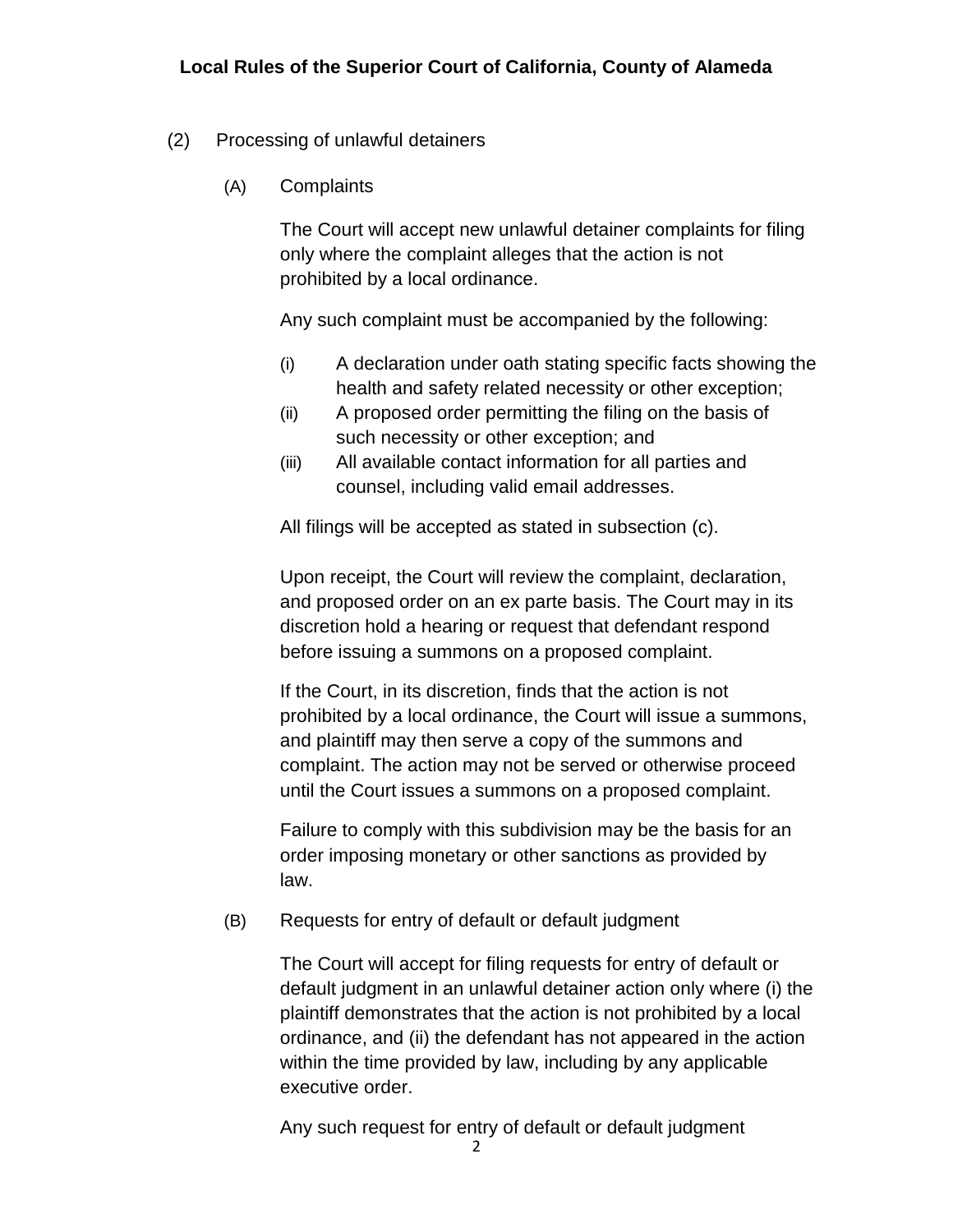must be accompanied by the following:

- (i) A declaration under oath stating specific facts showing the health and safety related necessity or other exception;
- (ii) A proposed order permitting the filing on the basis of such necessity or other exception; and
- (iii) All available contact information for all parties and counsel, including valid email addresses.

Upon receipt of a request for entry of default or default judgment, the Court may in its discretion hold a hearing upon notice to all parties.

(C) Requests for temporary stay of eviction

Parties may file requests for temporary stay of eviction for any judgment entered on or after July 13, 2020. In order to ensure timely consideration, any party seeking a temporary stay of eviction may send a courtesy copy of the request by email to Department 511 [\(dept511@alameda.courts.ca.gov\)](mailto:dept511@alameda.courts.ca.gov).

(D) Law and motion

Effective August 17, 2020, the Court will accept reservation requests for new motions as stated in subdivision (f). Parties may file pleadings or other documents in any pending case. The Court will set pending motions for hearings or continue the hearing date on a case-by-case basis. The Court will notify the parties whether the motion is set for hearing or has been continued. The Court will enter judgment in an unlawful detainer action that will result in eviction only where it is established that the action is subject to any exception to any moratoria in the Alameda County Ordinance Code or applicable local ordinance.

(E) Mandatory Settlement Conferences and requests to set for trial

The Court prefers to conduct all Mandatory Settlement Conferences (MSCs) remotely. Parties may request an MSC by stipulation or ex parte application and should indicate whether they agree to conduct the MSC remotely. The Court may continue any MSC, court trial, or jury trial. The Court will accept for filing Requests and Counter-Requests to Set for Trial in all pending cases.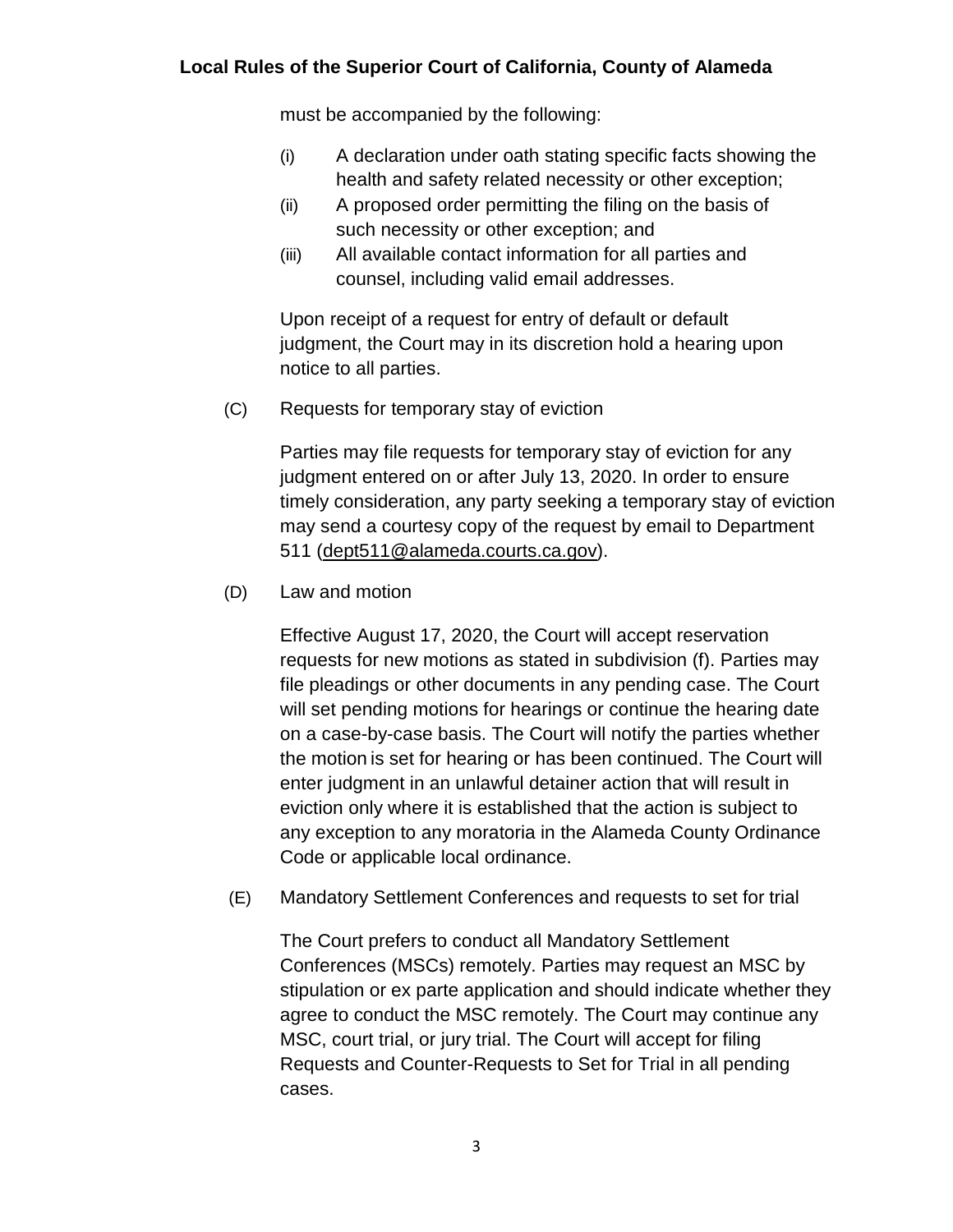(F) Stay on writs of possession

Execution of any writ of possession for real property issued before July 13, 2020, is hereby stayed up to and through the end date of the eviction moratorium set forth in Alameda County Ordinance No. O-2020-41, and no payment of undertaking for this period shall be owed by any defendant, consistent with the Court's exercise of discretion under Code of Civil Procedure 918.

# **(e) Return of file-endorsed copies of documents filed by mail or drop box**

Filers may obtain file-endorsed copies of documents that are filed by mail or drop box in the following ways:

- Processed documents will be returned by mail to all filers who include a postage-paid, self-addressed envelope with their filings.
- Where permitted under rule 2.503 of the California Rules of Court, processed documents will be available online through the Court's eCourt Public Portal and DomainWeb portals at <https://eportal.alameda.courts.ca.gov/> an[d](https://publicrecords.alameda.courts.ca.gov/prs) [https://publicrecords.alameda.courts.ca.gov/prs,](https://publicrecords.alameda.courts.ca.gov/prs) respectively.
- Otherwise, filers may return to the courthouse at which the documents were filed to pick up file-endorsed copies in person.

# **(f) Reservation requests**

Until such time as this rule is further amended or repealed, the Court will only accept reservation requests as specified herein.

Only one reservation may be made for a motion.

The Court will accept reservation requests for new, non-ex parte motions, except in unlawful detainer cases, unless the filing falls within the exception outlined in subsection (f)(3) above. Such requests must be made as follows:

- In Civil Law matters, through the eCourt Court Reservation System portal, located online at [https://eportal.alameda.courts.ca.gov/?q=node/384;](https://eportal.alameda.courts.ca.gov/?q=node/384)
- In Family Law matters, by contacting the clerk in the department to which the case is assigned; and
- In Probate Law matters, motion reservations are not accepted.

# **(g) Email address required**

Each pleading submitted for filing must include, with the required contact information at